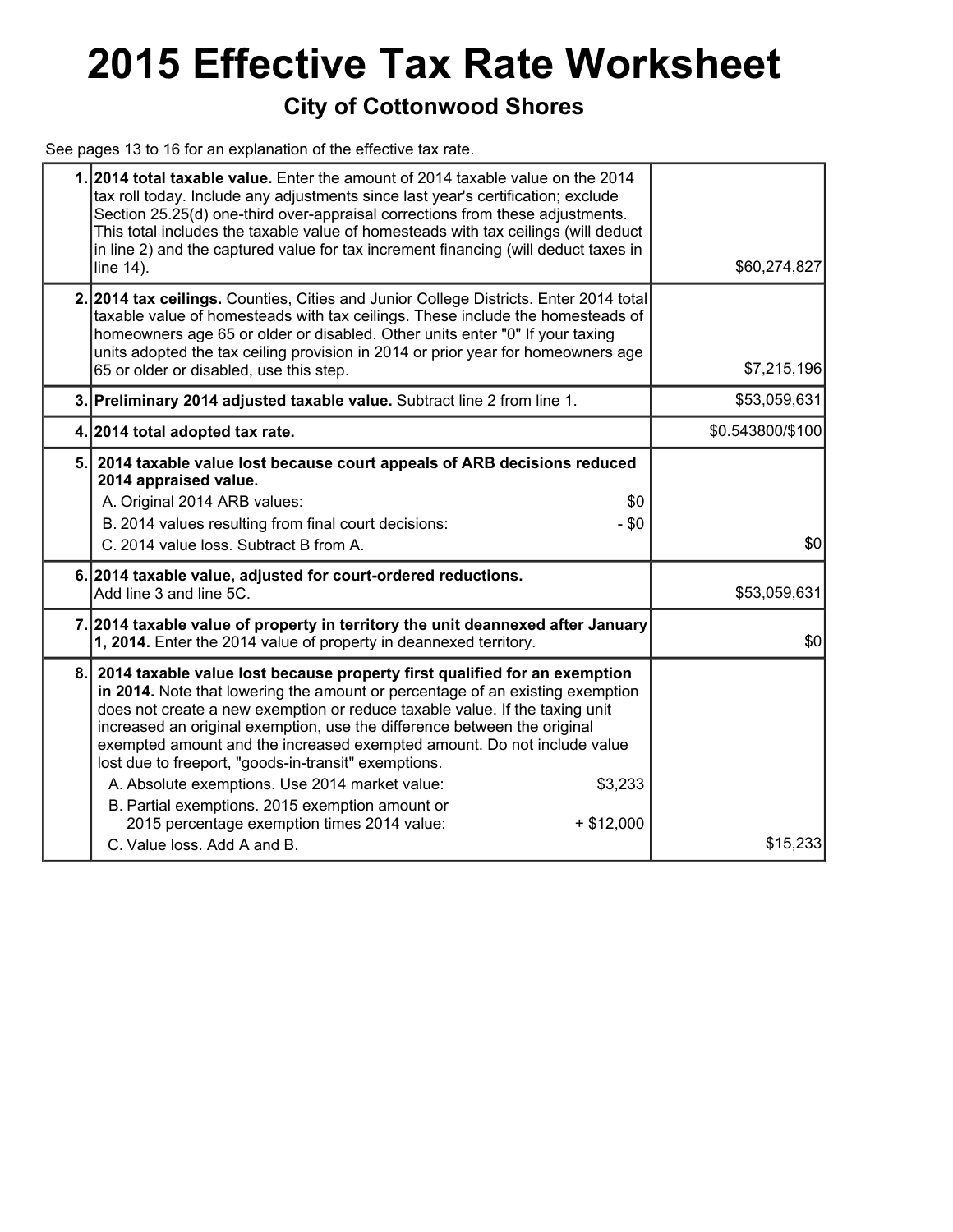## **2015 Effective Tax Rate Worksheet (continued) City of Cottonwood Shores**

| 9. 2014 taxable value lost because property first qualified for agricultural<br>appraisal (1-d or 1-d-1), timber appraisal, recreational/scenic appraisal or<br>public access airport special appraisal in 2015. Use only those properties<br>that first qualified in 2015; do not use properties that qualified in 2014.<br>A. 2014 market value:<br>\$0<br>B. 2015 productivity or special appraised value:<br>$-$ \$0<br>C. Value loss. Subtract B from A. | \$0          |
|---------------------------------------------------------------------------------------------------------------------------------------------------------------------------------------------------------------------------------------------------------------------------------------------------------------------------------------------------------------------------------------------------------------------------------------------------------------|--------------|
| 10. Total adjustments for lost value. Add lines 7, 8C and 9C.                                                                                                                                                                                                                                                                                                                                                                                                 | \$15,233     |
| 11. 2014 adjusted taxable value. Subtract line 10 from line 6.                                                                                                                                                                                                                                                                                                                                                                                                | \$53,044,398 |
| 12. Adjusted 2014 taxes. Multiply line 4 by line 11 and divide by \$100.                                                                                                                                                                                                                                                                                                                                                                                      | \$288,455    |
| 13. Taxes refunded for years preceding tax year 2014. Enter the amount of taxes<br>refunded during the last budget year for tax years preceding tax year 2014.<br>Types of refunds include court decisions, Section 25.25(b) and (c) corrections<br>and Section 31.11 payment errors. Do not include refunds for tax year 2014.<br>This line applies only to tax years preceding tax year 2014.                                                               | \$0          |
| 14. Taxes in tax increment financing (TIF) for tax year 2014. Enter the amount of<br>taxes paid into the tax increment fund for a reinvestment zone as agreed by the<br>taxing unit. If the unit has no 2015 captured appraised value in Line 16D, enter<br>"0."                                                                                                                                                                                              | \$0          |
| 15. Adjusted 2014 taxes with refunds. Add lines 12 and 13, subtract line 14.                                                                                                                                                                                                                                                                                                                                                                                  | \$288,455    |
| 16. Total 2015 taxable value on the 2015 certified appraisal roll today. This<br>value includes only certified values and includes the total taxable value of<br>homesteads with tax ceilings (will deduct in line 18). These homesteads<br>includes homeowners age 65 or older or disabled.<br>A. Certified values only:<br>\$63,964,388<br>B. Counties: Include railroad rolling stock values<br>certified by the Comptroller's office:<br>$+$ \$0          |              |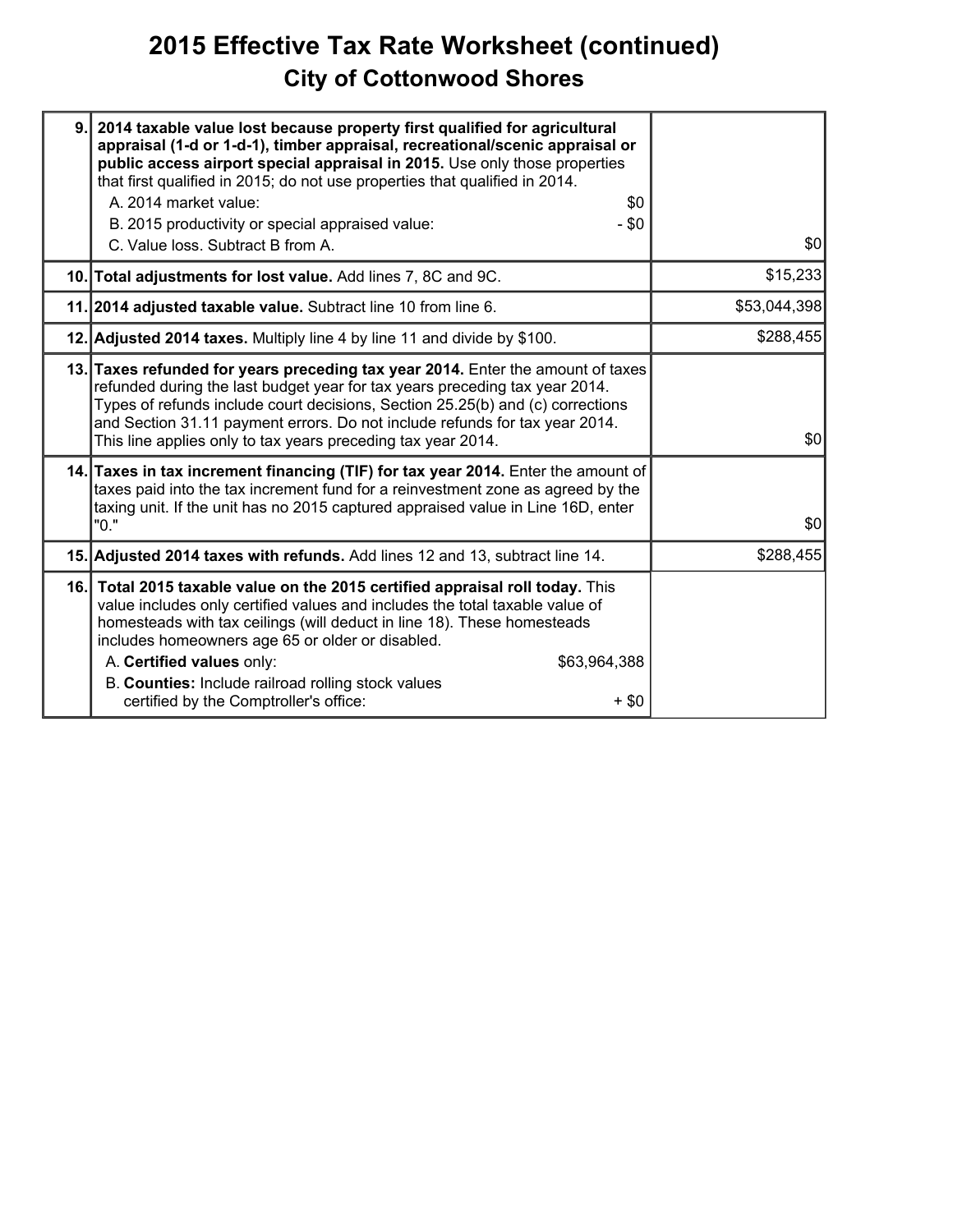## **2015 Effective Tax Rate Worksheet (continued) City of Cottonwood Shores**

| 16.I<br>(cont.) | C. Pollution control exemption: Deduct the value<br>of property exempted for the current tax year for<br>the first time as pollution control property (use this<br>line based on attorney's advice):<br>D. Tax increment financing: Deduct the 2015<br>captured appraised value of property taxable by a<br>taxing unit in a tax increment financing zone for<br>which the 2015 taxes will be deposited into the tax<br>increment fund. Do not include any new property<br>value that will be included in line 21 below.<br>E. Total 2015 value. Add A and B, then subtract C<br>and D.                                                                                                                                                                                                                                                                                                                                                                                                                                                                                                                                                                                                                | $-$ \$0<br>$- $0$    | \$63,964,388 |
|-----------------|--------------------------------------------------------------------------------------------------------------------------------------------------------------------------------------------------------------------------------------------------------------------------------------------------------------------------------------------------------------------------------------------------------------------------------------------------------------------------------------------------------------------------------------------------------------------------------------------------------------------------------------------------------------------------------------------------------------------------------------------------------------------------------------------------------------------------------------------------------------------------------------------------------------------------------------------------------------------------------------------------------------------------------------------------------------------------------------------------------------------------------------------------------------------------------------------------------|----------------------|--------------|
| 17.             | Total value of properties under protest or not included on certified<br>appraisal roll.<br>A. 2015 taxable value of properties under protest.<br>The chief appraiser certifies a list of properties still<br>under ARB protest. The list shows the district's<br>value and the taxpayer's claimed value, if any or<br>an estimate of the value if the taxpayer wins. For<br>each of the properties under protest, use the<br>lowest of these values. Enter the total value.<br>B. 2015 value of properties not under protest or<br>included on certified appraisal roll. The chief<br>appraiser gives taxing units a list of those taxable<br>properties that the chief appraiser knows about<br>but are not included at appraisal roll certification.<br>These properties also are not on the list of<br>properties that are still under protest. On this list<br>of properties, the chief appraiser includes the<br>market value, appraised value and exemptions for<br>the preceding year and a reasonable estimate of<br>the market value, appraised value and<br>exemptions for the current year. Use the lower<br>market, appraised or taxable value (as<br>appropriate). Enter the total value. | \$110,000<br>$+$ \$0 |              |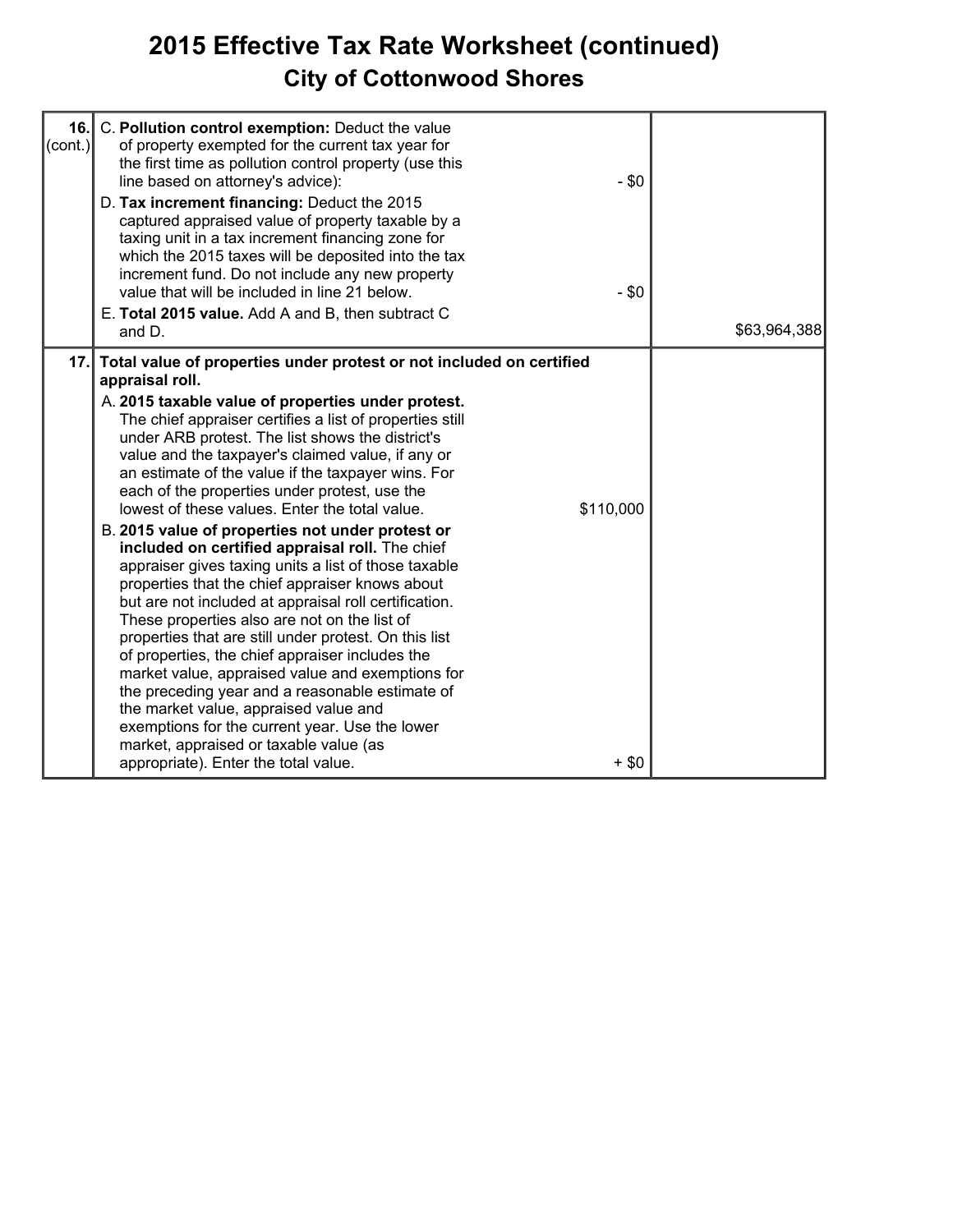## **2015 Effective Tax Rate Worksheet (continued) City of Cottonwood Shores**

| 17.1<br>(cont.) | C. Total value under protest or not certified. Add<br>A and B.                                                                                                                                                                                                                                                                                                                                                                                                                                                                                                                                                                                                                                                                                                                                                                                                                                                                               | \$110,000      |
|-----------------|----------------------------------------------------------------------------------------------------------------------------------------------------------------------------------------------------------------------------------------------------------------------------------------------------------------------------------------------------------------------------------------------------------------------------------------------------------------------------------------------------------------------------------------------------------------------------------------------------------------------------------------------------------------------------------------------------------------------------------------------------------------------------------------------------------------------------------------------------------------------------------------------------------------------------------------------|----------------|
|                 | 18. 2015 tax cellings. Counties, cities and junior colleges enter 2015 total taxable<br>value of homesteads with tax ceilings. These include the homesteads of<br>homeowners age 65 or older or disabled. Other units enter "0." If your taxing<br>units adopted the tax ceiling provision in 2014 or prior year for homeowners<br>age 65 or older or disabled, use this step.                                                                                                                                                                                                                                                                                                                                                                                                                                                                                                                                                               | \$8,301,084    |
|                 | 19. 2015 total taxable value. Add lines 16E and 17C. Subtract line 18.                                                                                                                                                                                                                                                                                                                                                                                                                                                                                                                                                                                                                                                                                                                                                                                                                                                                       | \$55,773,304   |
|                 | 20. Total 2015 taxable value of properties in territory annexed after January 1,<br>2008. Include both real and personal property. Enter the 2015 value of property<br>in territory annexed.                                                                                                                                                                                                                                                                                                                                                                                                                                                                                                                                                                                                                                                                                                                                                 | \$0            |
|                 | 21. Total 2015 taxable value of new improvements and new personal property<br>located in new improvements. "New" means the item was not on the<br>appraisal roll in 2014. An improvement is a building, structure, fixture or fence<br>erected on or affixed to land. A transportable structure erected on its owner's<br>land is also included unless it is held for sale or is there only temporarily. New<br>additions to existing improvements may be included if the appraised value can<br>be determined. New personal property in a new improvement must have been<br>brought into the unit after January 1, 2014 and be located in a new<br>improvement. New improvements do include property on which a tax<br>abatement agreement has expired for 2015. New improvements do not include<br>mineral interests produced for the first time, omitted property that is back<br>assessed and increased appraisals on existing property. | \$509,709      |
|                 | 22. Total adjustments to the 2015 taxable value. Add lines 20 and 21.                                                                                                                                                                                                                                                                                                                                                                                                                                                                                                                                                                                                                                                                                                                                                                                                                                                                        | \$509,709      |
|                 | 23. 2015 adjusted taxable value. Subtract line 22 from line 19.                                                                                                                                                                                                                                                                                                                                                                                                                                                                                                                                                                                                                                                                                                                                                                                                                                                                              | \$55,263,595   |
|                 | 24. 2015 effective tax rate. Divide line 15 by line 23 and multiply by \$100.                                                                                                                                                                                                                                                                                                                                                                                                                                                                                                                                                                                                                                                                                                                                                                                                                                                                | \$0.5219/\$100 |
|                 | 25. COUNTIES ONLY. Add together the effective tax rates for each type of tax the<br>county levies. The total is the 2015 county effective tax rate.                                                                                                                                                                                                                                                                                                                                                                                                                                                                                                                                                                                                                                                                                                                                                                                          | \$/\$100       |

A county, city or hospital district that adopted the additional sales tax in November 2014 or in May 2015 must adjust its effective tax rate. *The Additional Sales Tax Rate Worksheet* on page 39 sets out this adjustment. Do not forget to complete the *Additional Sales Tax Rate Worksheet* if the taxing unit adopted the additional sales tax on these dates.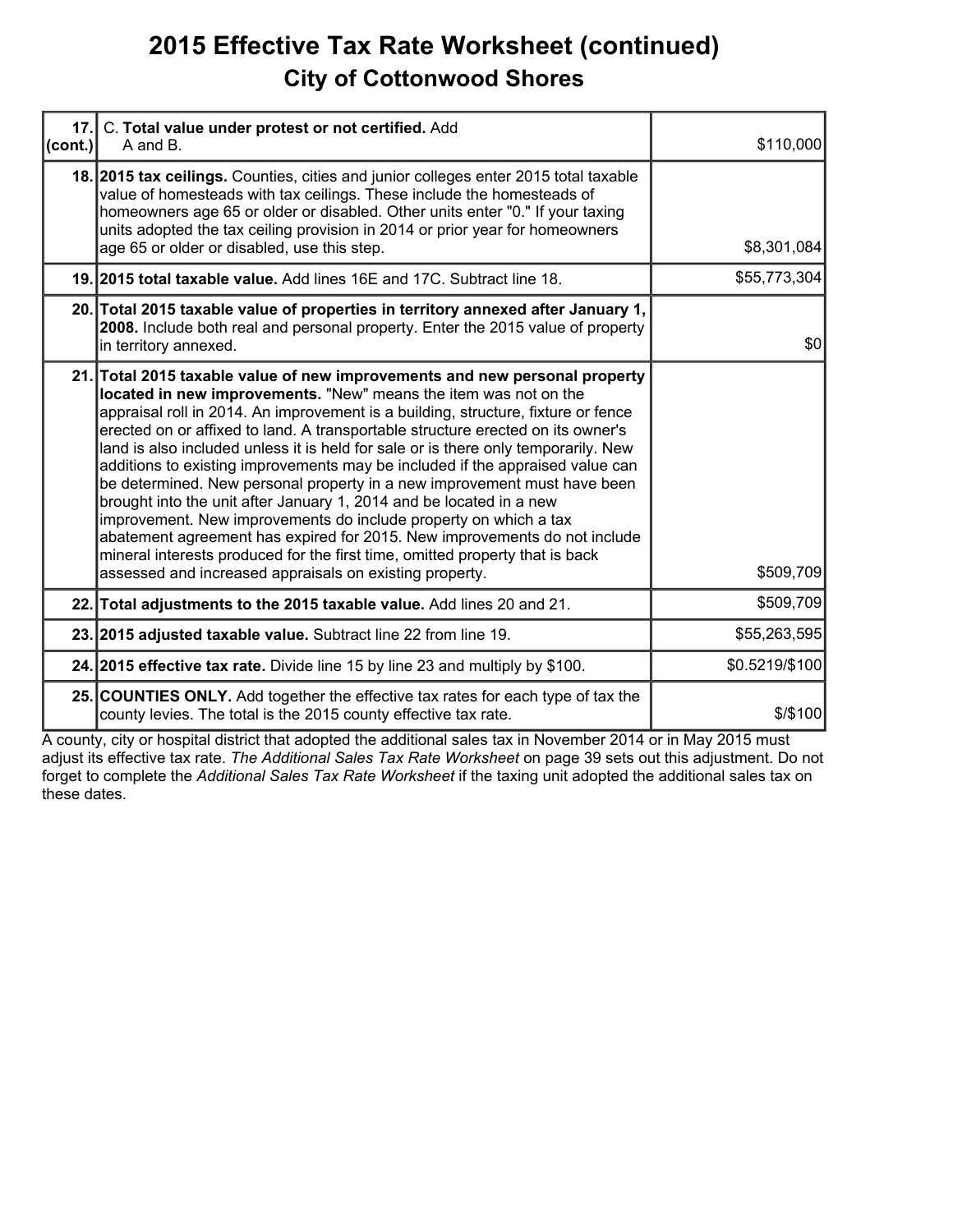# **2015 Rollback Tax Rate Worksheet**

### **City of Cottonwood Shores**

See pages 17 to 21 for an explanation of the rollback tax rate.

|     | 26. 2014 maintenance and operations (M&O) tax rate.                                                                                                                                                                                                                                                                                                                                                                                                                                                                                                                                                                                                                                                                                                                                                                                                                                                                                                                                                                                               | \$0.330800/\$100 |
|-----|---------------------------------------------------------------------------------------------------------------------------------------------------------------------------------------------------------------------------------------------------------------------------------------------------------------------------------------------------------------------------------------------------------------------------------------------------------------------------------------------------------------------------------------------------------------------------------------------------------------------------------------------------------------------------------------------------------------------------------------------------------------------------------------------------------------------------------------------------------------------------------------------------------------------------------------------------------------------------------------------------------------------------------------------------|------------------|
|     | 27. 2014 adjusted taxable value. Enter the amount from line 11.                                                                                                                                                                                                                                                                                                                                                                                                                                                                                                                                                                                                                                                                                                                                                                                                                                                                                                                                                                                   | \$53,044,398     |
| 28. | 2014 M&O taxes.<br>A. Multiply line 26 by line 27 and divide by \$100.<br>\$175,470<br>B. Cities, counties and hospital districts with<br>additional sales tax: Amount of additional sales<br>tax collected and spent on M&O expenses in<br>2014. Enter amount from full year's sales tax<br>revenue spent for M&O in 2014 fiscal year, if any.<br>Other units, enter "0." Counties exclude any<br>amount that was spent for economic development<br>grants from the amount of sales tax spent.<br>$+$ \$18,146<br>C. Counties: Enter the amount for the state criminal<br>justice mandate. If second or later year, the<br>amount is for increased cost above last year's<br>amount. Other units, enter "0."<br>$+$ \$0<br>D. Transferring function: If discontinuing all of a<br>department, function or activity and transferring it<br>to another unit by written contract, enter the<br>amount spent by the unit discontinuing the<br>function in the 12 months preceding the month of<br>this calculation. If the unit did not operate this |                  |
|     | function for this 12-month period, use the amount<br>spent in the last full fiscal year in which the unit<br>operated the function. The unit discontinuing the<br>function will subtract this amount in H below. The<br>unit receiving the function will add this amount in<br>H below. Other units, enter "0."<br>$+/-$ \$0                                                                                                                                                                                                                                                                                                                                                                                                                                                                                                                                                                                                                                                                                                                      |                  |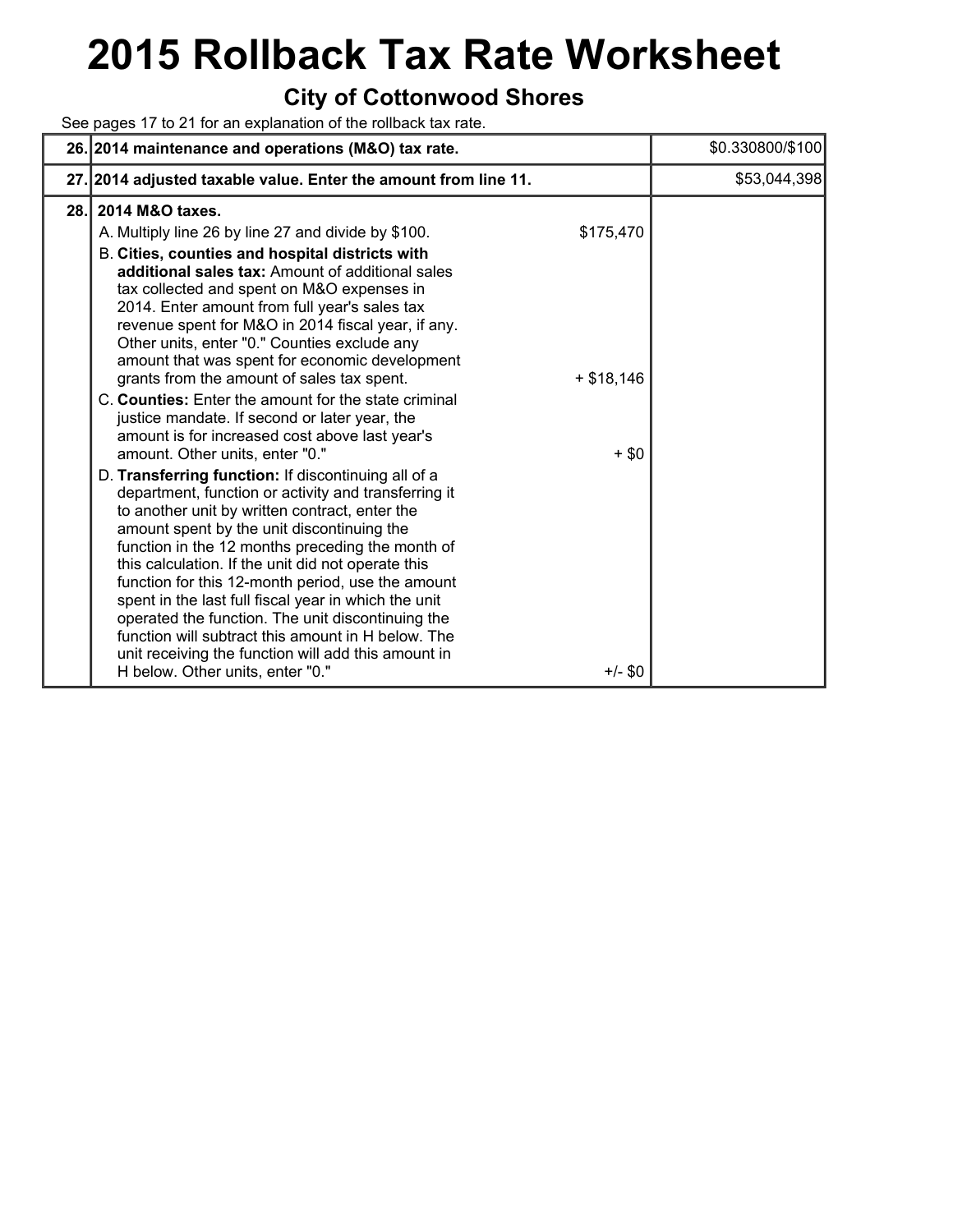## **2015 Rollback Tax Rate Worksheet (continued) City of Cottonwood Shores**

| 28.<br>(cont.) | E. Taxes refunded for years preceding tax year<br>2014: Enter the amount of M&O taxes refunded<br>during the last budget year for tax years<br>preceding tax year 2014. Types of refunds<br>include court decisions, Section 25.25(b) and (c)<br>corrections and Section 31.11 payment errors. Do                                                                                                                    |                   |                |
|----------------|----------------------------------------------------------------------------------------------------------------------------------------------------------------------------------------------------------------------------------------------------------------------------------------------------------------------------------------------------------------------------------------------------------------------|-------------------|----------------|
|                | not include refunds for tax year 2014. This line<br>applies only to tax years preceding tax year 2014.<br>F. Enhanced indigent health care expenditures:<br>Enter the increased amount for the current year's<br>enhanced indigent health care expenditures<br>above the preceding tax year's enhanced indigent<br>health care expenditures, less any state                                                          | $+$ \$0           |                |
|                | assistance.<br>G. Taxes in tax increment financing (TIF): Enter<br>the amount of taxes paid into the tax increment<br>fund for a reinvestment zone as agreed by the<br>taxing unit. If the unit has no 2015 captured<br>appraised value in Line 16D, enter "0."<br>H. Adjusted M&O Taxes. Add A, B, C, E and F. For<br>unit with D, subtract if discontinuing function and<br>add if receiving function. Subtract G. | $+$ \$0<br>$- $0$ | \$193,616      |
|                | 29. 2015 adjusted taxable value.<br>Enter line 23 from the Effective Tax Rate Worksheet.                                                                                                                                                                                                                                                                                                                             |                   | \$55,263,595   |
|                | 30. 2015 effective maintenance and operations rate.<br>Divide line 28H by line 29 and multiply by \$100.                                                                                                                                                                                                                                                                                                             |                   | \$0.3503/\$100 |
|                | 31. 2015 rollback maintenance and operation rate.<br>Multiply line 30 by 1.08. (See lines 49 to 52 for additional rate for pollution<br>control expenses.                                                                                                                                                                                                                                                            |                   | \$0.3783/\$100 |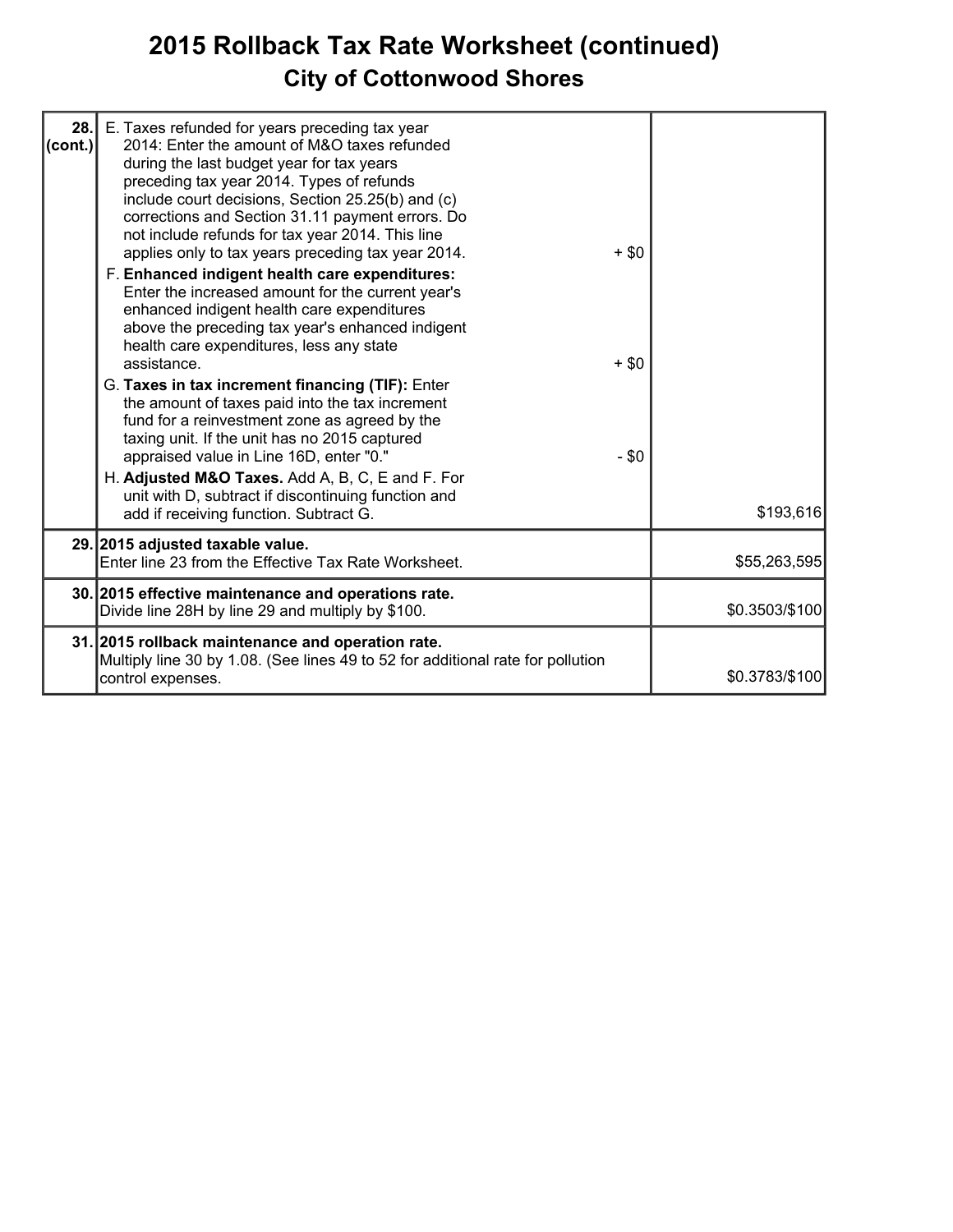## **2015 Rollback Tax Rate Worksheet (continued) City of Cottonwood Shores**

| 32. | Total 2015 debt to be paid with property taxes and additional sales tax<br>revenue.<br>"Debt" means the interest and principal that will be paid on debts that:<br>(1) are paid by property taxes,<br>(2) are secured by property taxes,<br>(3) are scheduled for payment over a period longer than one year and<br>(4) are not classified in the unit's budget as M&O expenses.<br>A: Debt also includes contractual payments to other<br>taxing units that have incurred debts on behalf of<br>this taxing unit, if those debts meet the four<br>conditions above. Include only amounts that will be<br>paid from property tax revenue. Do not include<br>appraisal district budget payments. List the debt in<br>Schedule B: Debt Service.<br>\$124,855<br>B: Subtract unencumbered fund amount used to<br>reduce total debt.<br>-\$0<br>C: Subtract amount paid from other resources.<br>$-\$0$<br>D: Adjusted debt. Subtract B and C from A. | \$124,855      |
|-----|---------------------------------------------------------------------------------------------------------------------------------------------------------------------------------------------------------------------------------------------------------------------------------------------------------------------------------------------------------------------------------------------------------------------------------------------------------------------------------------------------------------------------------------------------------------------------------------------------------------------------------------------------------------------------------------------------------------------------------------------------------------------------------------------------------------------------------------------------------------------------------------------------------------------------------------------------|----------------|
|     | 33. Certified 2014 excess debt collections. Enter the amount certified by the<br>collector.                                                                                                                                                                                                                                                                                                                                                                                                                                                                                                                                                                                                                                                                                                                                                                                                                                                       | \$0            |
|     | 34. Adjusted 2015 debt. Subtract line 33 from line 32.                                                                                                                                                                                                                                                                                                                                                                                                                                                                                                                                                                                                                                                                                                                                                                                                                                                                                            | \$124,855      |
|     | 35. Certified 2015 anticipated collection rate. Enter the rate certified by the<br>collector. If the rate is 100 percent or greater, enter 100 percent.                                                                                                                                                                                                                                                                                                                                                                                                                                                                                                                                                                                                                                                                                                                                                                                           | 100.000000%    |
|     | 36. 2015 debt adjusted for collections. Divide line 34 by line 35.                                                                                                                                                                                                                                                                                                                                                                                                                                                                                                                                                                                                                                                                                                                                                                                                                                                                                | \$124,855      |
|     | 37.12015 total taxable value. Enter the amount on line 19.                                                                                                                                                                                                                                                                                                                                                                                                                                                                                                                                                                                                                                                                                                                                                                                                                                                                                        | \$55,773,304   |
|     | 38. 2015 debt tax rate. Divide line 36 by line 37 and multiply by \$100.                                                                                                                                                                                                                                                                                                                                                                                                                                                                                                                                                                                                                                                                                                                                                                                                                                                                          | \$0.2238/\$100 |
|     | 39. 2015 rollback tax rate. Add lines 31 and 38.                                                                                                                                                                                                                                                                                                                                                                                                                                                                                                                                                                                                                                                                                                                                                                                                                                                                                                  | \$0.6021/\$100 |
|     | 40. COUNTIES ONLY. Add together the rollback tax rates for each type of tax the<br>county levies. The total is the 2015 county rollback tax rate.                                                                                                                                                                                                                                                                                                                                                                                                                                                                                                                                                                                                                                                                                                                                                                                                 | \$/\$100       |

A taxing unit that adopted the additional sales tax must complete the lines for the *Additional Sales Tax Rate*. A taxing unit seeking additional rollback protection for pollution control expenses completes the *Additional Rollback Protection for Pollution Control*.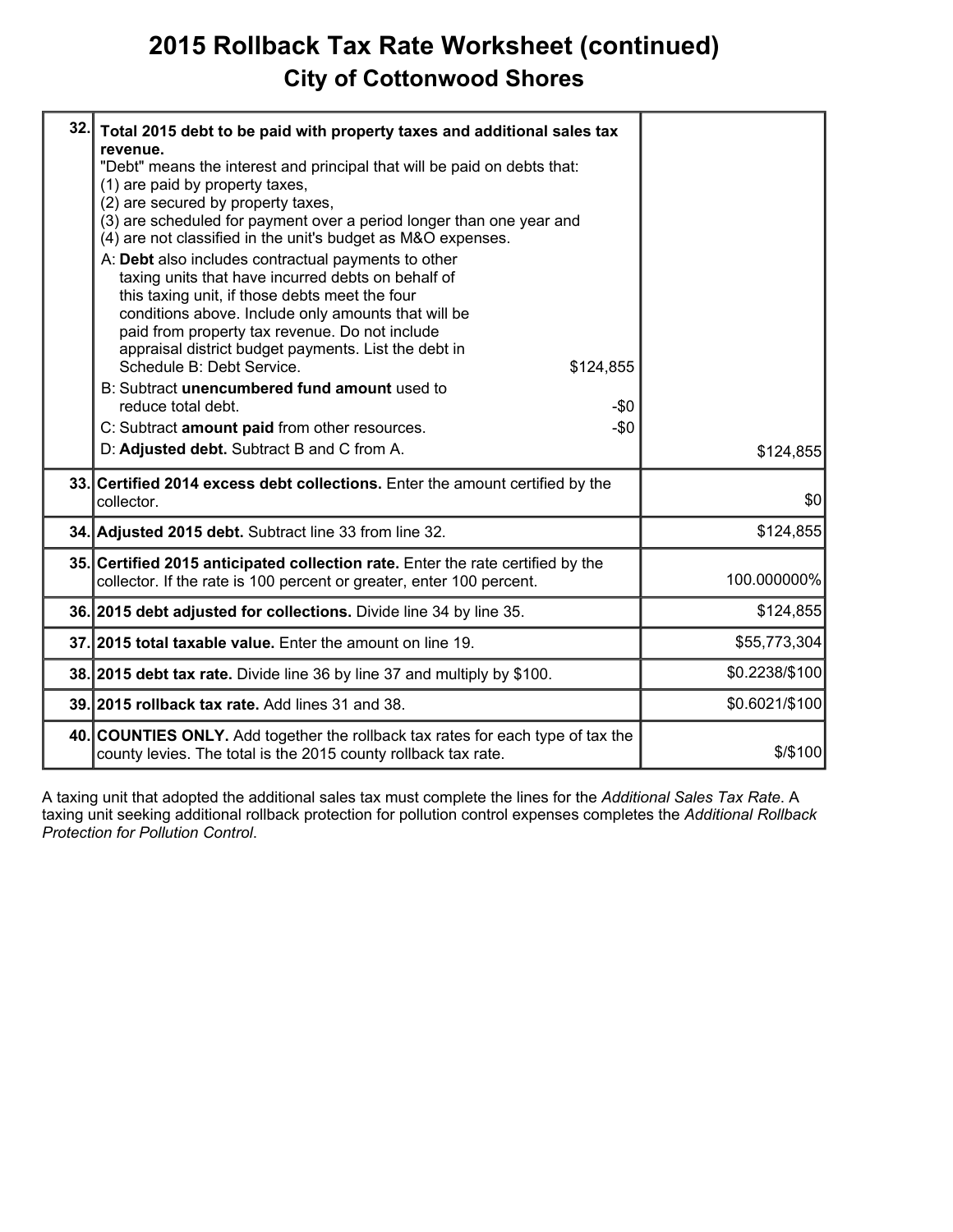## **Additional Sales Tax Rate Worksheet City of Cottonwood Shores**

| 41. Units that adopted the sales tax in August or November 2014, or in January or<br>May 2015. Enter the Comptroller's estimate of taxable sales for the previous four<br>quarters. Units that adopted the sales tax before August 2014, skip this line. | \$0            |
|----------------------------------------------------------------------------------------------------------------------------------------------------------------------------------------------------------------------------------------------------------|----------------|
| 42. Estimated sales tax revenue. Counties exclude any amount that is or will be<br>spent for economic development grants from the amount of estimated sales tax<br>revenue.                                                                              |                |
| UNITS THAT ADOPTED THE SALES TAX IN AUGUST OR NOVEMBER<br>2014, OR IN JANUARY OR MAY 2015. Multiply the amount on line 41 by the<br>sales tax rate (.01, .005, or .0025, as applicable) and multiply the result by .95.                                  |                |
| $-OR-$                                                                                                                                                                                                                                                   |                |
| UNITS THAT ADOPTED THE SALES TAX BEFORE AUGUST 2014. Enter<br>the sales tax revenue for the previous four quarters. Do not multiply by .95.                                                                                                              | \$18,146       |
| 43. 2015 total taxable value. Enter the amount from line 37 of the Rollback Tax Rate<br>Worksheet.                                                                                                                                                       | \$55,773,304   |
| 44. Sales tax adjustment rate. Divide line 42 by line 43 and multiply by \$100.                                                                                                                                                                          | \$0.0325/\$100 |
| 45. 2015 effective tax rate, unadjusted for sales tax. Enter the rate from line 24 or<br>25, as applicable, on the Effective Tax Rate Worksheet.                                                                                                         | \$0.5219/\$100 |
| 46. 2015 effective tax rate, adjusted for sales tax.                                                                                                                                                                                                     |                |
| UNITS THAT ADOPTED THE SALES TAX IN AUGUST OR NOVEMBER<br>2014, OR IN JANUARY OR MAY 2015. Subtract line 45 from line 46.                                                                                                                                |                |
| $-OR-$                                                                                                                                                                                                                                                   |                |
| UNITS THAT ADOPTED THE SALES TAX BEFORE AUGUST 2014. Enter<br>line 46, do not subtract.                                                                                                                                                                  | \$0.5219/\$100 |
| 47. 2015 rollback tax rate, unadjusted for sales tax. Enter the rate from line 39 or<br>40, as applicable, of the rollback tax rate worksheet.                                                                                                           | \$0.6021/\$100 |
| 48. 2015 rollback tax rate, adjusted for sales tax. Subtract line 44 from line 47.                                                                                                                                                                       | \$0.5696/\$100 |
|                                                                                                                                                                                                                                                          |                |

If the additional sales tax rate increased or decreased from last year, contact the Comptroller's office for special instructions on calculating the sales tax projection for the first year after the rate change.